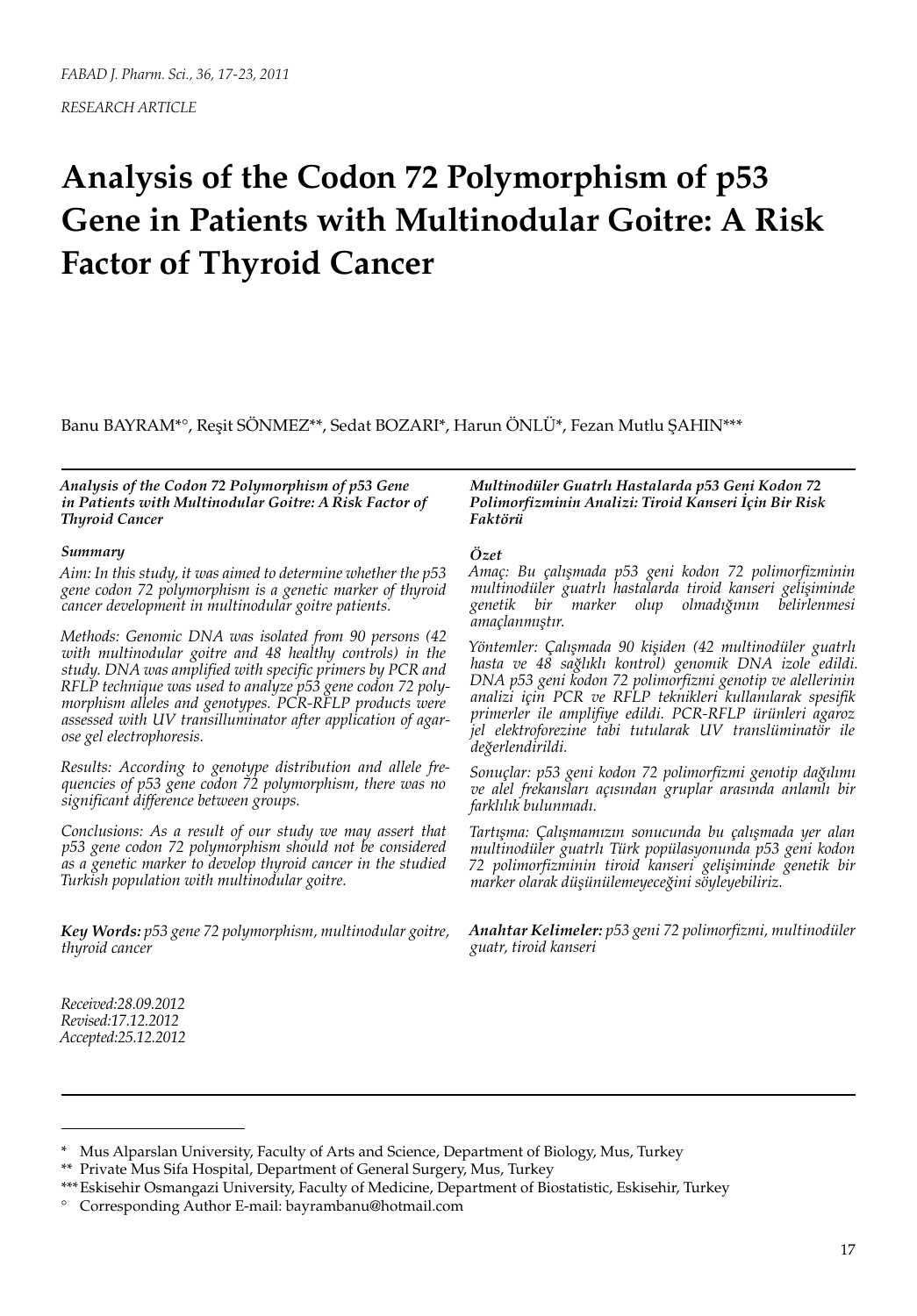## **INTRODUCTION**

Thyroid carcinoma represents the most frequent form of cancer of the endocrine glands (1, 2). Epidemiologically ascertained risk factors are ionizing radiation, the presence of thyroid adenoma and multinodular goitre (MNG) (2). MNG involves more than one nodule and develops because of hyperplasia of follicular cells which have potential of abnormal growing in different parts of thyroid gland (3). p53, a representative tumour suppressor, involved in cell proliferation and progression of various tumour types (4). p53 gene codon 72 located on chromosome 17p shows a single nucleotide substitution resulting in the presence of either arginine (Arg) or proline (Pro) in amino acid sequence. This change affects biochemical and functional properties of p53: the proline variant is a stronger transcriptional activator, whereas the arginine variant is a stronger apoptosis inducer (5-7). There have been some studies explaining the association between p53 gene codon 72 polymorphism and thyroid cancer, the Pro/Pro genotype has been found as a risk factor for development of thyroid cancer (1, 8, and 9). But the literature review in this field revealed no study explaining the relationship between p53 gene codon 72 polymorphism and MNG in development of thyroid cancer. Therefore this study aims to determine the association of this gene polymorphisms and allele frequencies with MNG which is a risk factor of thyroid cancer.

## **MATERIAL AND METHODS**

## **Study Population**

This study included 42 unrelated nontoxic MNG patients and 48 controls without MNG, recruited from the General Surgery Department of Private Muş Şifa Hospital, Muş, Turkey. Informed consent in accordance with the study protocol, approved by the ethics committee of Medical Faculty, Eskisehir Osmangazi University, Eskisehir, was obtained from each patient.

## **DNA isolation**

Two millilitres of peripheral venous blood samples were withdrawn from all patients and healthy subjects and stored at -20 $\rm ^{o}C$  until the process of DNA isolation. Genomic DNA was

isolated from the blood samples according to the commercially available kit protocol (Vivantis, Malaysia).

# **p53 codon 72 polymorphism genotype determination**

DNA was amplified by Polymerase Chain Reaction (PCR) in a thermal cycler (Amplitronyx 4, USA). Allele-specific primers were used in the PCR. These primers were as follows: forward, 5'-TTG CCG TCC CAA GCA ATG GAT GA-3' and reverse, 5'-TCT GGG AAG GGA CAG AAG ATG AC-3'. 5 µl of DNA sample was amplified for 35 cycles with denaturation at  $95^{\circ}\textrm{C}$ for 30 s, annealing at  $59^{\circ}$ C for 30 s, and extension at 72<sup>o</sup>C for 35 s using a 50 µl PCR mixture containing a 10 pmol each primer, 10X PCR buffer, 2 mM dNTPs, and 5U Taq polymerase. The PCR products were separated by electrophoresis on 2% agarose gel containing 4 µl ethidium bromide and were visualized using a UV transilluminator (Nyxtechnik, USA) and photographed by a CCD camera (Cleaver, UK). After confirmation of an amplified fragment of the expected size (199 bp), the PCR products were digested with 1 unit of restriction enzyme *BstFN1* (Vivantis, Malaysia) at  $60^{\circ}$ C for 1 hour. Digested PCR products were separated by electrophoresis on 2% agarose gel containing 4 µl ethidium bromide and were visualized using the UV transilluminator and photographed by a CCD camera. In homozygous samples (Pro/Pro) and (Arg/Arg) detected bands were 113 bp and 199 bp respectively. In heterozygous samples (Pro/Arg), both bands (199 and 113 bp) were detected (Figure 1).

#### **Statistical analysis**

Statistical procedures were performed using the IBM Statistical Package for Social Sciences



**Figure 1.** Gel image of p53 codon 72 polymorphism BstU1 products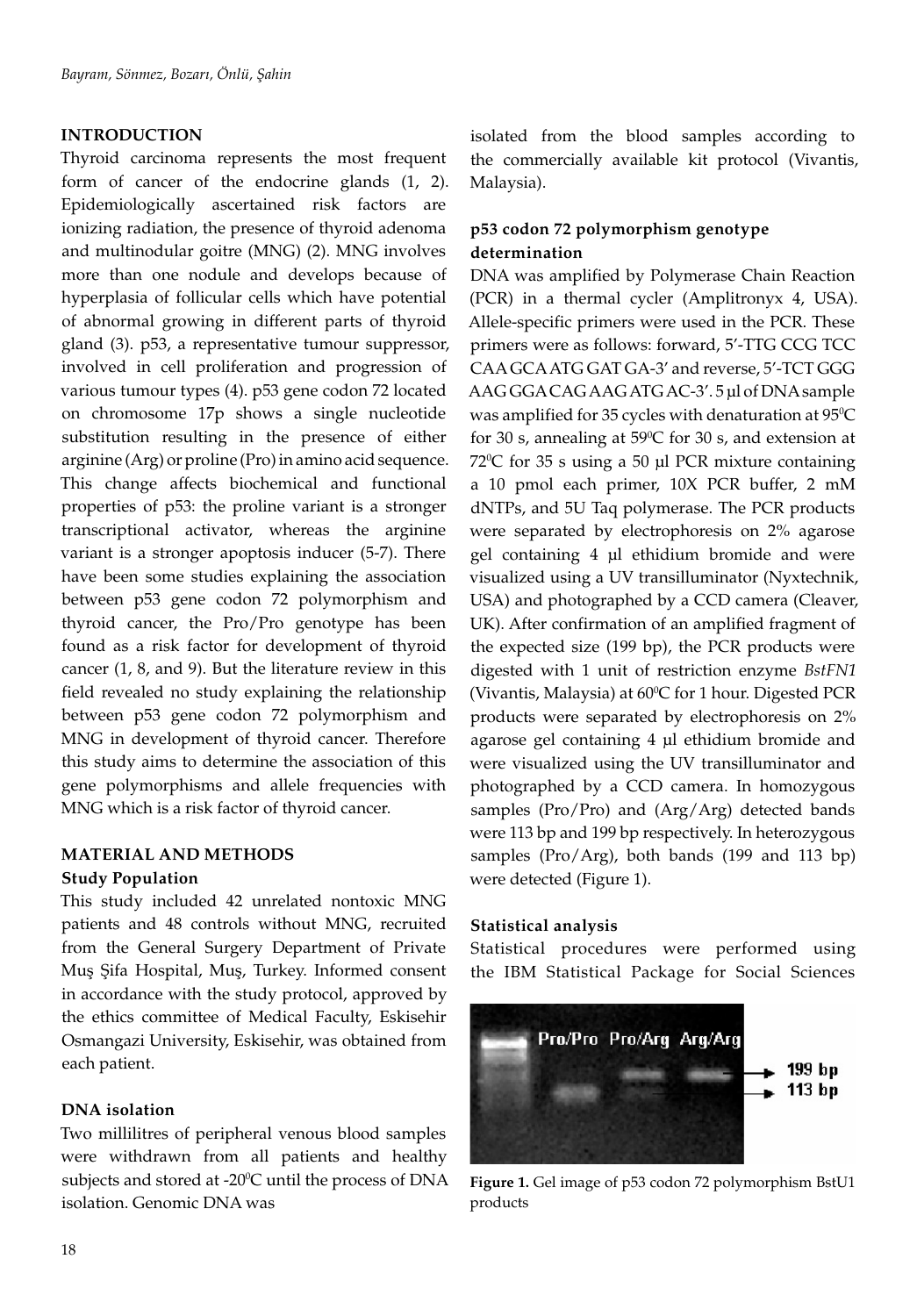(IBM SPSS Statistics 20). Shapiro Wilk normality test was performed for numerical variables and measurements with not normally distributed variables were analyzed by using Mann-Whitney U test. As descriptive statistics, median (25-75 percentiles) and mean±SD (standard deviation) were shown as averages. Categorical variables were analyzed using Pearson Exact Chi-Square. **Table 1.** Gender distribution of the patients and healthy controls

| Gender          | Patient   |     | Control |        |  |
|-----------------|-----------|-----|---------|--------|--|
|                 | $\%$<br>n |     | n       | $\%$   |  |
| Female          | 42        | 100 | 37      | 77.1   |  |
| Male            | 0         | 0.0 | 11      | 22.9   |  |
| Probability (P) | < 0.05    |     |         | < 0.05 |  |

P values less than  $0.05$  (p<0.05) were accepted as significant.

## **RESULTS**

Gender distributions of the patients and healthy controls presented in Table 1 show predominance of women over men in the patient group. In terms of personal characteristics, although use of non-iodized salt and frequency of family history were significantly higher in the patient group compared to the control group, smoking status did not differ between the two groups (Table 2). Furthermore, age, body mass index (BMI) and TSH levels were not also different between the two groups (Table 3). Table 4 presents the distribution of p53 gene codon 72 genotypes and allele frequencies in the patient and control groups. There was not a statistically significant difference

|  | Table 2. Personel characteristics of the patients and healthy controls |
|--|------------------------------------------------------------------------|
|  |                                                                        |

| <b>Personel Characteristics</b> |               | Patient |      | Control   | Probability |        |
|---------------------------------|---------------|---------|------|-----------|-------------|--------|
|                                 |               | ٠       |      | $\ddot{}$ |             |        |
| <b>Smoking Status</b>           | n             | 5       | 37   | 11        | 37          |        |
|                                 | $\frac{0}{0}$ | 11.9    | 88.1 | 22.9      | 77.1        | >0.05  |
| <b>Iodized Salt</b>             | n             | 22      | 20   | 35        | 13          |        |
|                                 | $\%$          | 52.4    | 47.6 | 72.9      | 27.1        | < 0.05 |
| <b>Family History</b>           | n             | 27      | 15   | 15        | 33          | < 0.05 |
|                                 | $\%$          | 64.3    | 35.7 | 31.2      | 68.8        |        |

**Table 3.** Some parameters of the patients and healthy controls

| <b>Parameters</b> | Patient<br>median $(\frac{625-675}{61})$ |                    | Probability |  |
|-------------------|------------------------------------------|--------------------|-------------|--|
| Age (year)        | 36 (27-47.75)                            | 37.5 (27.25-54.75) | p > 0.05    |  |
| <b>BMI</b>        | 24.5 (21.89-27)                          | $26(24-27)$        | p > 0.05    |  |
| TSH (microU/ml)   | $1.41(0.50-3.52)$                        | $0.92(0.64-1.37)$  | p > 0.05    |  |

**Table 4.** Genotype distribution and allele frequencies of codon 72 polymorphism of p53 gene in patients and healthy controls

|             |                     | Genotype distribution | Allele frequencies |         |     |      |
|-------------|---------------------|-----------------------|--------------------|---------|-----|------|
| Groups      | Pro/Pro+<br>Pro/Arg |                       |                    | Arg/Arg | Pro | Arg  |
|             | n                   | $\%$                  | n                  | $\%$    | n   | $\%$ |
| Patient     | $36 + 1$            | 88.1                  | 5                  | 11.9    | 87  | 13   |
| Control     | $44 + 1$            | 93.8                  | 3                  | 6.2     | 93  | 7    |
| Probability |                     | >0.05                 |                    | >0.05   |     |      |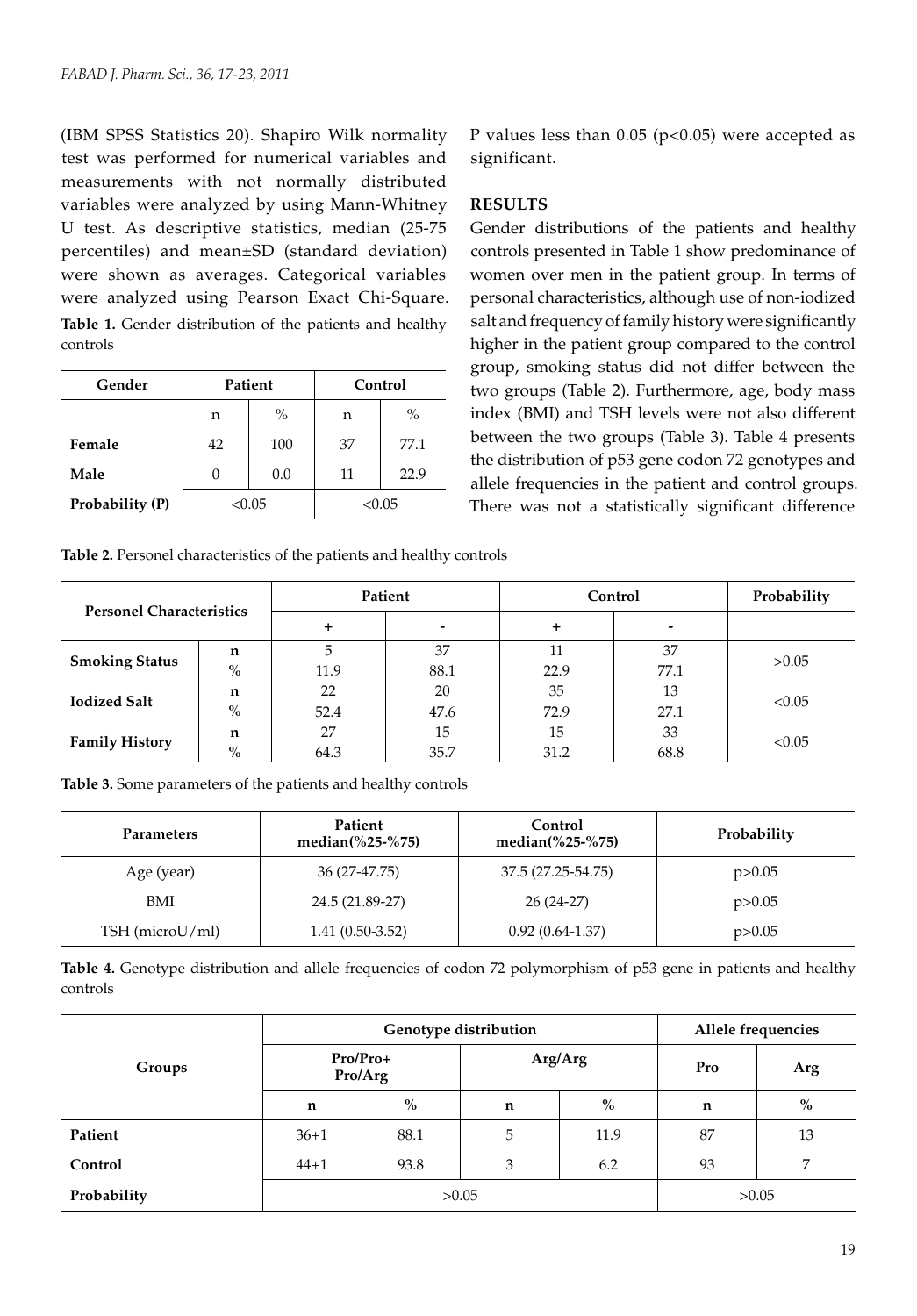between the groups with respect to genotype distribution and allele frequencies. According to the p53 gene codon 72 polymorphism genotypes, there was also no association between the genotypes of p53 gene codon 72 polymorphism and the gender, personal characteristics and some parameters of the patients and controls (Table 5 and 6).

# **DISCUSSION**

As a result of this study it has been again put forwarded that goitre is seen more in women than men, supporting the literature (10, 11). Smoking status did not differ between patient and control groups. On the other hand iodine insufficiency, a well-known causative factor for goitre, was also evident in our study (12, 13). Mineral salt consumption was more

**Table 5.** Gender and genotype distribution of p53 gene codon 72 polymorphism in patients and healthy controls

| Groups  | Gender |          | Pro/Pro+Pro/Arg | Arg/Arg  | Probability      |                 |
|---------|--------|----------|-----------------|----------|------------------|-----------------|
|         |        | n        | $\%$            | n        | $\%$             |                 |
| Patient | Female | 37       | 88.1            | 5        | 11.9             | (Not evaluated) |
|         | Male   | $\Omega$ | 0               | $\theta$ | $\boldsymbol{0}$ |                 |
| Control | Female | 34       | 91.9            | 3        | 8.1              |                 |
|         | Male   | 11       | 100             | $\theta$ | $\theta$         | >0.05           |

**Table 6.** Personel characteristics and genotype distribution of p53 gene codon 72 polymorphism in patients and healthy controls

|                                 |                            | Genotype distribution |            |                        |                     |             |  |
|---------------------------------|----------------------------|-----------------------|------------|------------------------|---------------------|-------------|--|
| <b>Personel Characteristics</b> | Groups                     | Pro/Pro+Pro/Arg       |            | Arg/Arg                |                     | Probability |  |
|                                 |                            | $\pm$                 |            | $\ddot{}$              |                     |             |  |
|                                 | Patient n<br>$\frac{0}{0}$ | 4<br>80               | 33<br>89.2 | 20                     | 4<br>10.8           | p > 0.05    |  |
| <b>Smoking Status</b>           | Control n<br>$\frac{0}{0}$ | 10<br>90.9            | 35<br>94.6 | 9.1                    | 2<br>5.4            | p > 0.05    |  |
| <b>Iodized Salt</b>             | Patient n<br>$\%$          | 19<br>86.4            | 18<br>90   | 3<br>13.6              | $\mathcal{P}$<br>10 | p > 0.05    |  |
|                                 | Control n<br>$\%$          | 33<br>94.3            | 12<br>92.3 | 5.7                    | 7.7                 | p > 0.05    |  |
| <b>Family History</b>           | Patient n<br>$\%$          | 23<br>85.2            | 14<br>93.3 | 4<br>14.8              | 6.7                 | p > 0.05    |  |
|                                 | Control n<br>$\%$          | 13<br>86.7            | 32<br>97   | $\overline{2}$<br>13.3 | 3                   | p > 0.05    |  |

**Table 7.** Some parameters and genotype distribution of p53 gene codon 72 polymorphism in patients and healthy control

| <b>Parameters</b> |         | Genotype distribution              |                            |             |
|-------------------|---------|------------------------------------|----------------------------|-------------|
|                   |         | Pro/Pro+Pro/Arg<br>$(mean \pm SD)$ | Arg/Arg<br>$(mean \pm SD)$ | Probability |
|                   | Patient | $38.16 \pm 2.388$                  | $36.8 \pm 3.826$           | p > 0.05    |
| Age (year)        | Control | $41.18 \pm 2.28$                   | $28.67 \pm 5.364$          | p > 0.05    |
|                   |         | Median(%25-%75)                    | Median(%25-%75)            |             |
| <b>BMI</b>        | Patient | $25(22.5-28)$                      | 21.89(21.89-25.5)          | p > 0.05    |
|                   | Control | $26(24-27.5)$                      | 26(24)                     | p > 0.05    |
| TSH (microU/ml)   | Patient | $1.33(0.46 - 3.52)$                | $3.52(0.99 - 11.375)$      | p > 0.05    |
|                   | Control | $0.91(0.65 - 1.425)$               | 1(0.62)                    | p > 0.05    |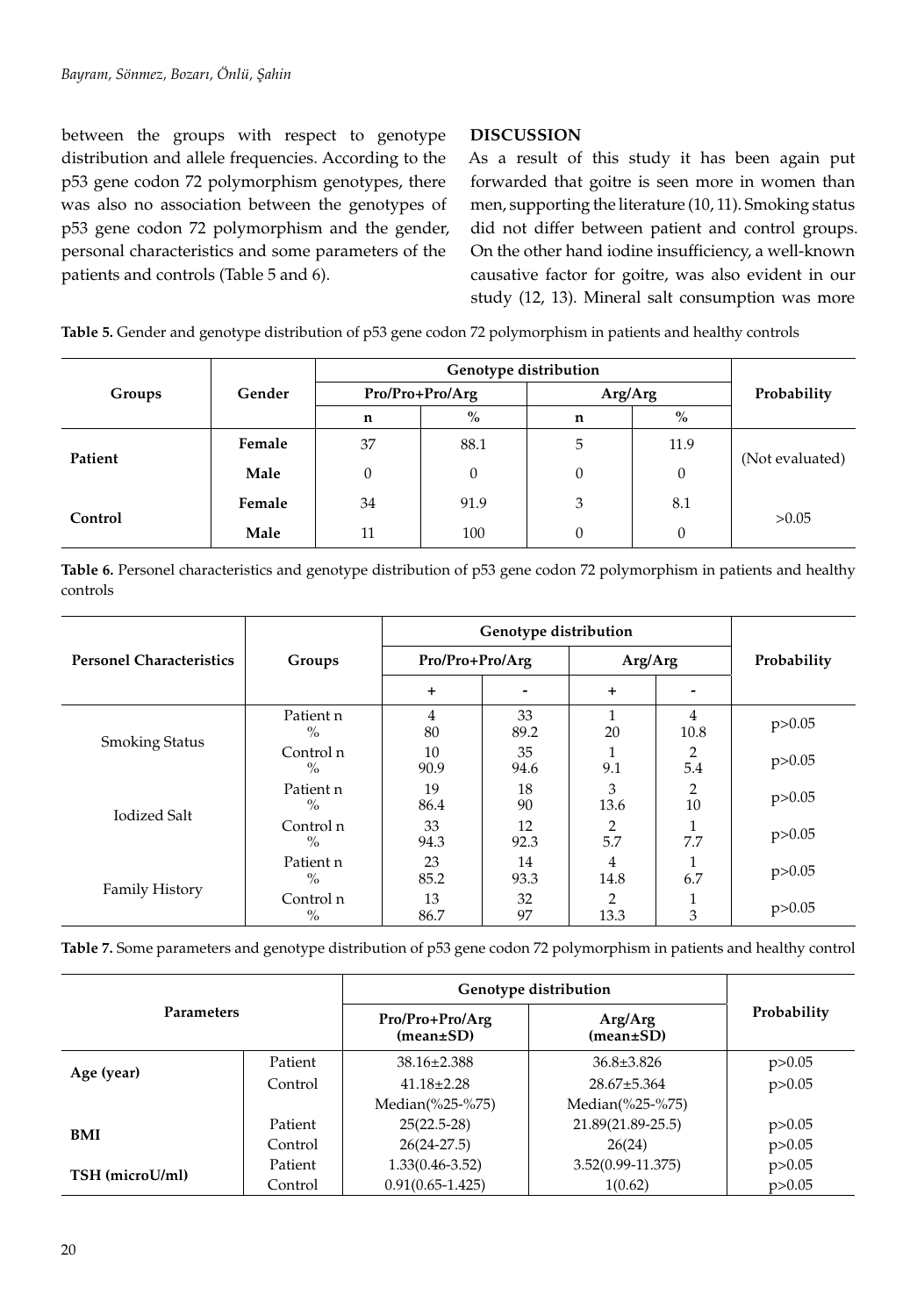|             | Genotype distribution | Populations |        |       |                          |                          |        |           |
|-------------|-----------------------|-------------|--------|-------|--------------------------|--------------------------|--------|-----------|
| Cancer type | $\binom{0}{0}$        | <b>USA</b>  | Greece | Spain | France                   | Germany                  | Russia | <b>UK</b> |
| Gastric     | Pro/Pro+Pro/Arg       | 67          | -      |       | $\overline{\phantom{0}}$ | $\overline{\phantom{a}}$ | 40     | 47        |
|             | Arg/Arg               | 33          | -      |       | $\overline{\phantom{a}}$ | $\overline{\phantom{0}}$ | 60     | 53        |
| Colorectal  | Pro/Pro+Pro/Arg       |             |        |       | 55                       | 61                       |        |           |
|             | Arg/Arg               |             |        |       | 45                       | 39                       |        |           |
|             | Pro/Pro+Pro/Arg       | 56          | 50     | 44.6  | -                        |                          |        |           |
| Lung        | Arg/Arg               | 44          | 50     | 55.4  | $\overline{\phantom{0}}$ |                          |        |           |

**Table 8.** p53 codon 72 polymorphism genotype distributions on other Caucasian populations with different types of cancer

common than iodized salt consumption in MNG patients compared to the healthy control subjects. Besides, the incidence of goitre was higher in the firstdegree relatives of the patients compared to that of healthy controls, supporting the role of genetic factors in the pathogenesis of the disease (14). Age, BMI and serum TSH levels were not different between the two groups. Because the present study had a molecular basis, we paid attention to have a similar mean age between the patient and control groups. Thus, it is not possible to consider the age as an effective parameter for this study. On the other hand, mean serum TSH levels were calculated irrespective of the euthyroid, hypothyroid or hyperthyroid status of the MNG patients. Therefore, it is supposed that serum TSH levels of the healthy controls might be balanced by those of the patient group. BMI also did not increase or decrease in the patient group. The genetic distribution of p53 codon 72 polymophism genotypes did not show a significant difference between MNG patients and healthy controls in this study. According to allele frequencies there was also no significant difference between groups. In recent studies it has been reported that Pro homozygosity is related with a higher risk in thyroid cancer (1, 8, and 9). The present study is the first trial to specify the relationship between p53 codon 72 polymorphism and MNG in adult patients in Turkey. Our findings are consistent with those of previous study conducted on the Turkish population with thyorid and bladder cancer, showing genotype distribution for Pro/Pro+Pro/Arg as 70.7-78%, for Arg/Arg as 29.3-22% (1, 15). However in colorectal, hepatocellular carcinoma and breast cancer patients in Turkish population genotype distribution for Pro/Pro+Pro/Arg as 61-61-50%, for Arg/Arg as

39- 39-50% respectively (16-18). When we consider previous studies conducted on the other Caucasian populations, ratios can be seen on Table 8 (19-21). This inconsistency in the results can be explained by the fact that the diversities in gene pools, lifestyle and gene-environment interactions might not have been reflected to the genotypes (22-24). According to gender, smoking status, iodized salt consumption, familial history, age, BMI and TSH levels, they did not also show an association with p53 gene codon 72 polymorphism genotypes.

#### **CONCLUSION**

As a conclusion we did not found any association between p53 codon 72 polymorphism and thyroid cancer development in Turkish population with MNG. In addition, future genetic polymorphism studies with larger numbers of the population may provide more meaningful results. The significance of our result remains to be further investigated in different and even larger populations, combined with other genetic polymorphisms considered as risk factors for thyroid cancer.

#### **Conflict of Interest**

The authors declare that they have no conflict of interest.

#### **REFERENCES**

1. Aral C, Çağlayan S, Özışık G, Massoumilary Ş, Sönmez Ö, Akkiprik M, Baloğlu H, Özata M, Özer A. The association of p53 codon 72 polymorphism with thyroid cancer in Turkish patients. Marmara Medical Journal 20(1):1-5, 2007.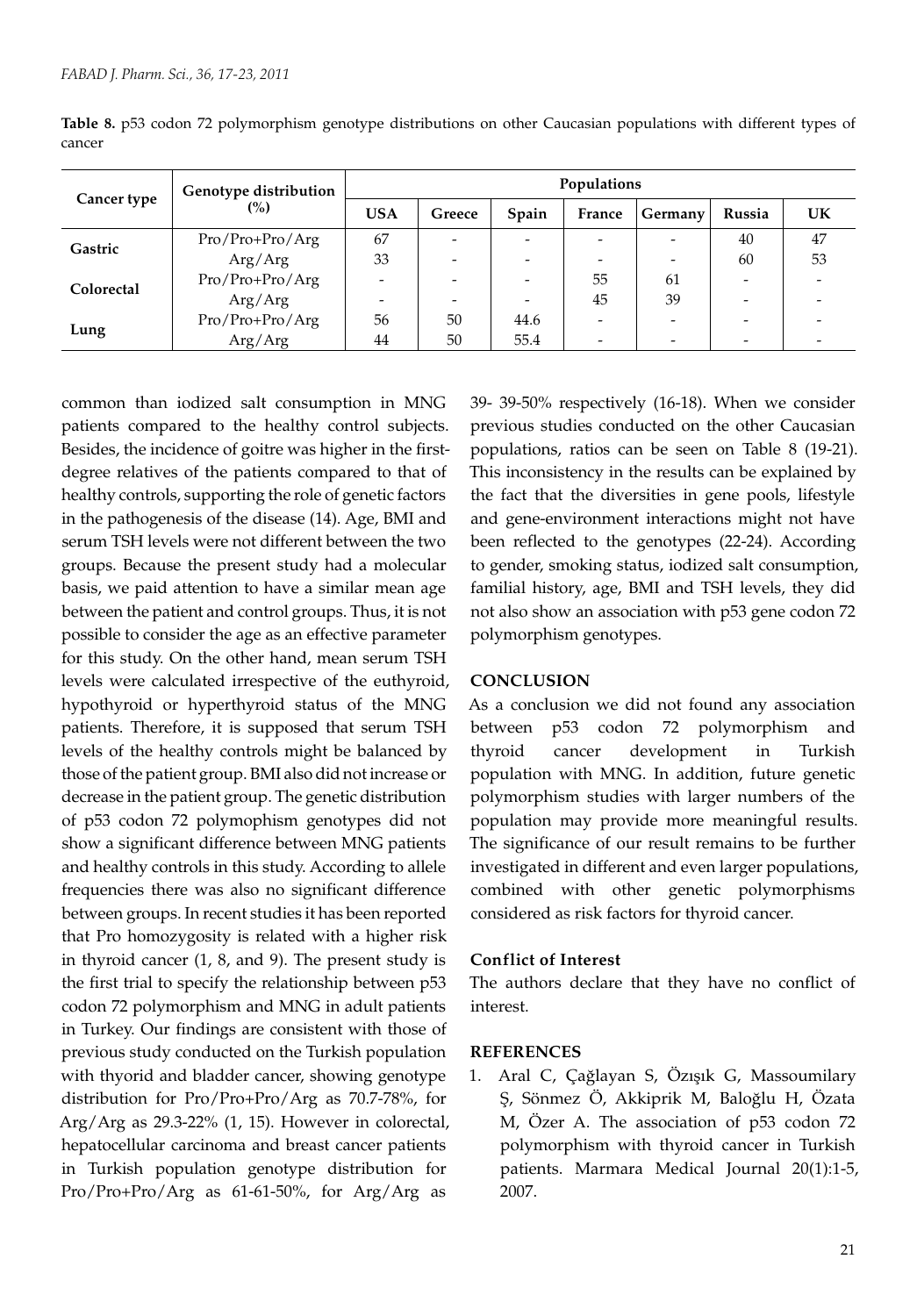- 2. Gandolfi PP, Frisina A, Raffa M, Renda F, Rocchetti O, Ruggeri C, Tombolini A. The incidence of thyroid carcinoma in multinodular goiter: retrospective analysis. Acta Bio Medica Ateneo Parmense 75:114-117, 2004.
- 3. Baskan S, Koçak S, Koyuncu A, Özbaş S. Tiroid bezi ve hastalıkları. In: Gülay H, editor. Temel ve sistemik cerrahi. İzmir, Güven Kitabevi; p. 1693- 1762, 2005.
- 4. Hsieh Y, Lin C. p53 codon 11, 72, and 248 gene polymorphisms in endometriosis. Int J Biol Sci 2(4): 188-193, 2006.
- 5. Ammendola M, Bottini FG, Sesti F, Piccione E, Bottini E. Association of p53 codon 72 polymorphisms with endometriosis. Fertil Steril 90(2):406-408, 2008.
- 6. Vietri MT, Molinari AM, Iannella I, Cioffi M, Bontempo P, Ardovino M, Scaffa C, Colacurci N, Cobellis L. Arg72Pro p53 polymorphism in Italian women: No association with endometriosis. Fertil Steril 88(5):1468-1469, 2007.
- 7. Omori S, Yoshida S, Kennedy SH, Negoro K, Hamana S, Barlow DH, Maruo T. Polymorphism at codon 72 of the p53 gene is not associated with endometriosis in a Japanase population. J Soc Gynecol Investig 11(4):232-236, 2004.
- 8. Granja F, Morari J, Morari EC, Correa LA, Assumpção LV, Ward LS. Proline homozygosity in codon 72 of p53 is a factor of susceptibility for thyroid cancer. Cancer Lett 210:151-157, 2004.
- 9. Boltze C, Roessner A, Landt O, Szibor R, Peters B, Schneider-Stock R. Homozygous proline at codon 72 of p53 as a potential risk factor favoring the development of undifferentiated thyroid carcinoma. Int J Oncol 21:1151-1154, 2002.
- 10. Baskan S, Koçak S, Koyuncu A, Özbaş S. Tiroid bezi ve hastalıkları. In: Gülay H, editor. Temel ve sistemik cerrahi. İzmir, Güven Kitabevi; p. 1693- 1762, 2005.
- 11. Bayındır Ü, Demiroğlu C, Dinç İ, Hatemi HH, Kılıç T, Öbek A, Tunalı A, Urgancıoğlu İ, Yazıcıoğlu N. İç Hastalıkları, 4<sup>th</sup> ed. Bursa: Güneş Kitabevi; p:1-40, 1990.
- 12. Bükey Y, Tiroid nodüllerine yaklaşım. İ.Ü Cerrahpaşa Tıp Fakültesi Sürekli Tıp Eğitimi Etkinlikleri, Tiroid Hastalıkları Sempozyumu, 75-78, 1999.
- 13. Bignell GR, Canzian F, Shayeghi M, Stark M, Shugart YY, Biggs P, Mangion J, Hamoudi R, Rosenblatt J, Buu P, Sun S, Stoffer SS, Goldgar DE, Romeo G, Houlston RS, Narod SA, Stratton MR, Foulkes WD. Familial nontoxic multinodular thyroid goiter locus maps to chromosome 14q but does not account for familial nonmedullary thyroid cancer. Am J Hum Genet 61: 1123-30, 1997.
- 14. Tonacchera M, Chiovato L, Pinchera A, Agretti P, Fiore E, Cetani F, Rocchi R, Viacava P, Miccoli P, Vitti P. Hyperfunctioning thyroid nodules in toxic multinodular goiter share activating thyrotropin receptor mutations with solitary toxic adenoma. J Clin Endoc Metab 83: 492, 1998.
- 15. Peeters RP, van der Deure WM, Visser TJ. Genetic variation in thyroid hormone pathway genes; polymorphisms in the TSH receptor and the iodothyronine deiodinases. Eur J Endocrinol 155: 655-662, 2006.
- 16. Törüner GA, Uçar A, Tez M, Cetinkaya M, Ozen H, Ozçelik T. p53 Codon 72 polymorphism in bladder cancer-no evidence of association with increased risk or invasiveness. Urol Res 29(6): 393-5, 2001.
- 17. Sayhan N, Yazici H, Budak M, Bitisik O, Dalay N. p53 codon 72 genotypes in colon cancer. Association with human papillomavirus infection. Res Commun Mol Pathol Pharmacol 109(1-2): 25-34, 2001.
- 18. Sümbül AT, Akkız H, Bayram S, Bekar A, Akgöllü E, Sandıkçı M. p53 codon 72 polymorphism is associated with susceptibility to hepatocellular carcinoma in the Turkish population: a casecontrol study. Mol Biol Rep 39(2): 1639-47, 2012.18. Buyru N, Tigli H, Dalay N. p53 codon 72 polymorphism in breast cancer. Oncol Rep 10(3): 711-4, 2003.
- 19. Matakidou A, Eisen T, Houlston RS. TP53 polymorphisms and lung cancer risk: a systematic review and meta‐analysis. Mutagenesis 18(4): 377-85, 2003.
- 20. Tang NP, Wu YM, Wang B, Ma J. Systematic review and meta-analysis of the association between P53 codon 72 polymorphism and colorectal cancer. Eur J Surg Oncol 36(5): 431-8, 2010.